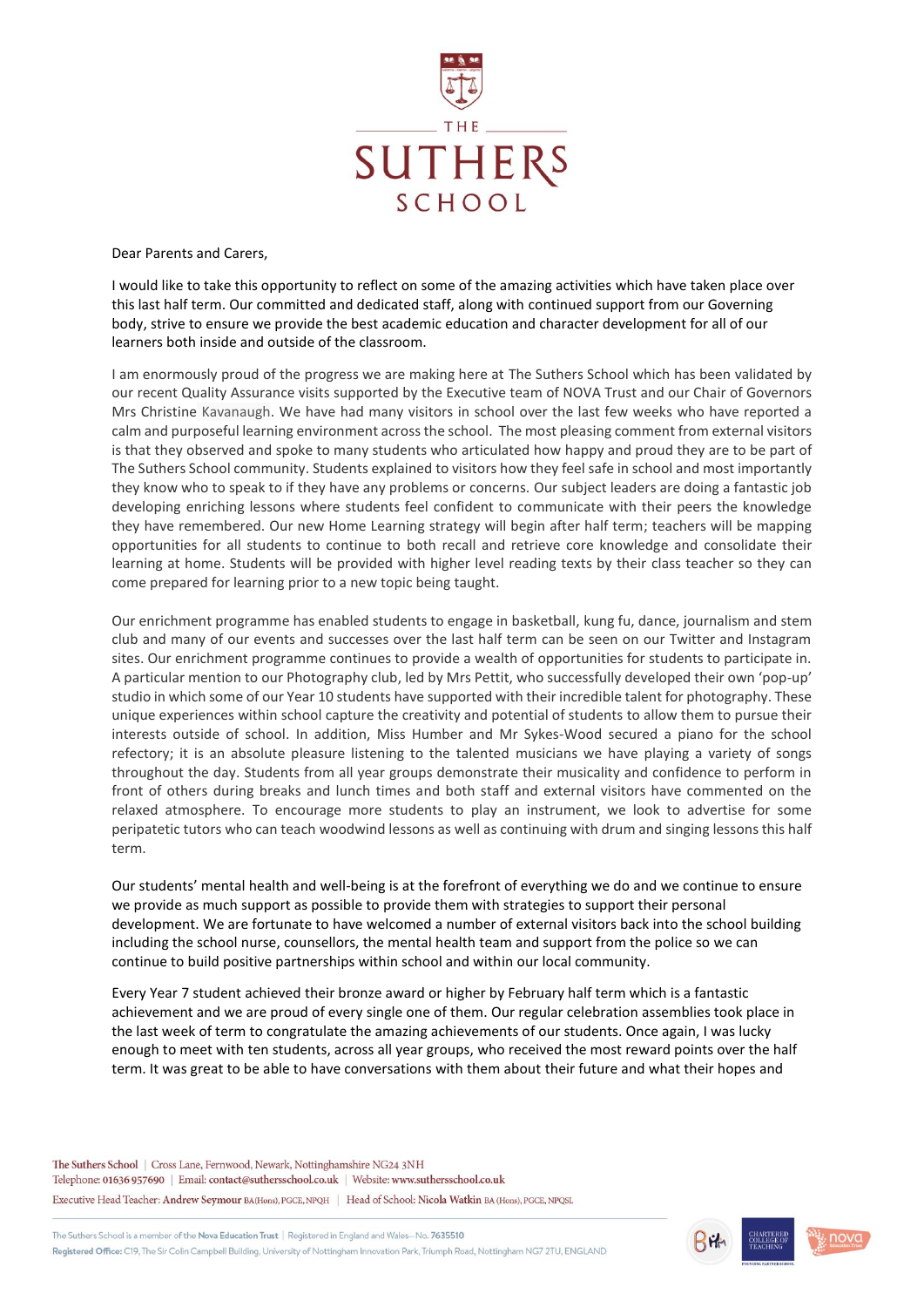

dreams are once they leave school. One year 7 told me she wanted to be a Marine Biologist and her Science teacher, Miss Carter, had been supporting her with how she can manage to achieve her dream; another Year 7 shared an interest in becoming an engineer and our Year 11 students have plans to study A level at NA6 and attend Lincoln College to study mechanics. Listening to the aspiration of our students gives me incredible confidence in the support and opportunities we are providing. Our investment in careers guidance and advice is shown through the organised trips to University and our engagement with local business networking. In addition, we have also appointed a specialist 1:1 Level 6 Careers Advice and Guidance advisor who has attended school weekly to meet with our Year 11 and Year 10 students to support them further with their decision making.

Observing rehearsals for Matilda has been a great experience and staff and students continue to demonstrate their tenacity for the final performances which take place on Wednesday 9th and Thursday 10<sup>th</sup> March at 7pm. Tickets are on sale now which can be purchased through ParentPay. It would be fantastic to see as many parents and students supporting all of the hard work our dedicated staff and students have put in to this show.

We continue to make developments within our school curriculum. I was astounded by the professionalism of our Year 9 Food Technology students as they have been working on preparing 2 course meals with Mrs Gollin. The final appearance and taste of the food was delightful and I had the hard choice of making a decision as to which dish was the most appetising and aesthetically pleasing. Hopefully some of our Year 9 students will make the decision this half term, during their option selection, to use their talents and continue to develop their experience as a chef and learn more about nutrition and hospitality at GCSE level. Mr Lynas, School Leader for Achievement, will be sending more detailed information to all Year 9 parents regarding the options process very soon. These face to face sessions will provide the opportunity for Year 9 parents to visit the school and listen to the breadth of an offer we have for GCSE subjects next year.

Despite limited fixtures due to the dark evenings, our Year 11 Sports Leaders have been brilliantly leading Y7 students in PE sessions and they are certainly demonstrating their exceptional communication skills and ability to build relationships supporting the younger year groups with their sporting activities. Year 11 have shown real character strength of respect for their peers along with maintaining hard work at all times.

It is an exciting time for student voice. Our Suthers Student Parliament have met and are mapping out plans for the year and opportunities to build student leadership across the school. Students collected their badges on the last day of term. Student Parliament will continue to play a significant role during Active Tutor time where they will be leading activities and gaining the voice of their peers to feedback on what developments can be made across the school. It is so positive to see the vast amount of students who want to take part in making a difference within the school community.

Our next round of Y11 mock examinations are due to take place in the first two weeks back after half term and students have been working considerably hard in preparation for these exams. Period 7 for Year 11 will be cancelled for the next two weeks allowing them additional time to revise for subject examinations which will take place the following day.

On Thursday 3<sup>rd</sup> March, we will be supporting the 25<sup>th</sup> anniversary of World Book Day. The theme of the day is 'You are a reader' and we will be celebrating ways to promote reading for pleasure. Students and staff are encouraged to come to school wearing the costume of a character from a book. However, if students do not wish to dress as a character from a novel then they should wear their school uniform as usual.

The Suthers School | Cross Lane, Fernwood, Newark, Nottinghamshire NG24 3NH Telephone: 01636 957690 | Email: contact@suthersschool.co.uk | Website: www.suthersschool.co.uk Executive Head Teacher: Andrew Seymour BA(Hons), PGCE, NPQH | Head of School: Nicola Watkin BA (Hons), PGCE, NPQSL

The Suthers School is a member of the Nova Education Trust | Registered in England and Wales-No. 7635510 Registered Office: C19, The Sir Colin Campbell Building, University of Nottingham Innovation Park, Triumph Road, Nottingham NG7 2TU, ENGLAND